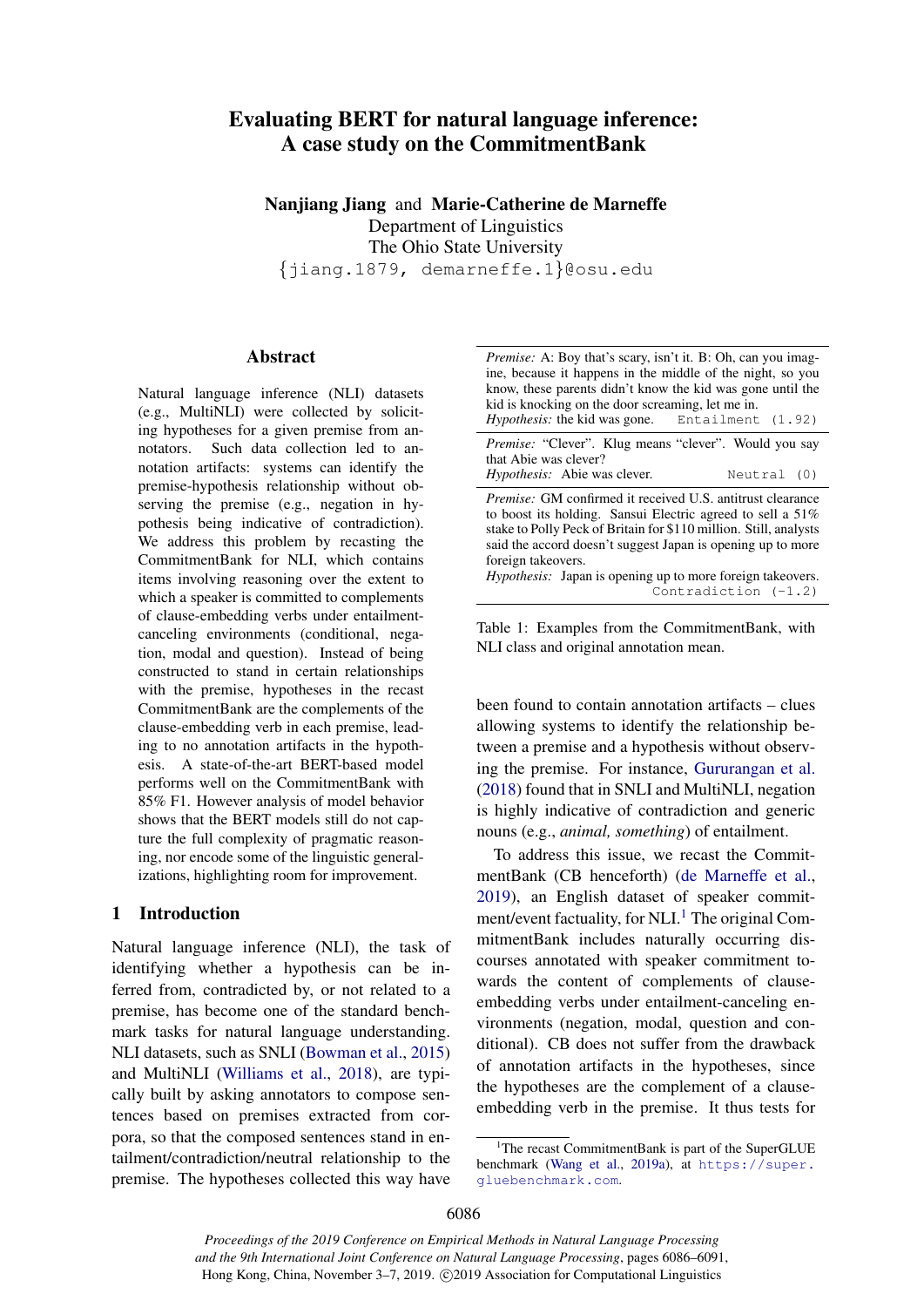inferences involving a particular kind of syntactic construction and contains no annotation artifacts in the hypothesis, making it suitable to test for robust language understanding.

CB has many challenging aspects which are highlighted in various adversarial NLI datasets. It can be thought of as a variant of HANS [\(McCoy](#page-5-5) [et al.,](#page-5-5) [2019\)](#page-5-5), which contains examples where the hypothesis is a subsequence or a constituent of the premise. It contains several phenomena in the "stress tests" [\(Naik et al.,](#page-5-6) [2018\)](#page-5-6) including word overlap, negation, and length mismatch. However these datasets are artificially constructed while CB data are naturally occurring.

Here we evaluate BERT, the state-of-the-art model in NLI, on CB. While BERT models achieve good performance with supervision from both CB and MultiNLI, they still struggle with items involving pragmatic reasoning and lag behind human performance. Experiments show that BERT does not use the linguistic generalizations for speaker commitment to make predictions, although BERT can learn them with direct supervision. CB is thus a useful benchmark for measuring progress on robust natural language understanding and specifically speaker commitment inferences.

## 2 The CommitmentBank

To study the linguistic correlates of speaker commitment in English, [de Marneffe et al.](#page-5-3) [\(2019\)](#page-5-3) in-troduced the CommitmentBank dataset.<sup>[2](#page-1-0)</sup> It consists of naturally occurring English items with up to two sentences of preceding context and one target sentence, from three genres: newswire (Wall Street Journal), fiction (British National Corpus), and dialogue (Switchboard). The target sentences contain a clause-embedding verb (such as *think*) in an entailment-canceling environment (negation, modal, question, or conditional). Each item has at least 8 annotations indicating the extent to which the speaker of the sentences are committed to the truth of the embedded clause  $(+3$ /speaker is certain that it is true, 0/speaker is not certain about its truth, −3/speaker is certain that it is false).

# 2.1 Recast for NLI

For each item, we take the context and target sentence to be the premise, and the embedded clause in the target sentence to be the hypothesis.

<span id="page-1-1"></span>

|       | Entailment |    | Neutral Contradiction | Total |
|-------|------------|----|-----------------------|-------|
| Train | 115        | 16 | 119                   | 250   |
| Dev   | 23         |    | 28                    | 56    |
| Test  | 113        | 16 | 121                   | 250   |
| Total | 251        | 37 | 268                   | 556   |

Table 2: Number of items with each gold label in each split. Split are from [Wang et al.](#page-5-4) [\(2019a\)](#page-5-4).

We identified a subset of the CommitmentBank with high annotator agreement, and assigned categorical labels (entailment/neutral/contradiction) to them according to their mean annotations in [−3, 3]. We label an item as entailment if at least 80% of its annotations are within [1, 3], where the speaker is committed to the complement  $p$ , as neutral if within [0], where the speaker is uncommitted toward p, as contradiction if within  $[-3, -1]$ where the speaker is committed to  $\neg p$ . We discard the item if less than 80% of the annotations are within one of the three sub-ranges. Table [1](#page-0-1) contains examples from CB with the original mean annotation and the gold NLI label. The number of items in each class is in Table [2.](#page-1-1)

# <span id="page-1-4"></span>2.2 Possible Annotation Artifacts

Since the hypotheses in CB are extracted from the premises instead of generated by annotators, we expect CB to contain less annotation artifacts compared to SNLI or MultiNLI.

Length [Gururangan et al.](#page-5-2) [\(2018\)](#page-5-2) found that entailed hypotheses in SNLI tend to be shorter and neutral ones longer. $3$  The hypothesis length in the CB train set is distributed evenly across the three classes (mean length 8.5 tokens for entailment, 6.6 for neutral and 7.3 for contradiction).

Lexical Features Following [Gururangan et al.](#page-5-2) [\(2018\)](#page-5-2), we computed the PMI between each unigram/[4](#page-1-3)-gram and class in the training set, $4$  capturing the extent to which an expression is associated with each class. Table [3](#page-2-0) gives the five unigrams and 4-grams with the highest PMI values. For hypotheses, there don't seem to be any discriminating expressions. In particular, negation words are not features for contradiction, in contrast to SNLI and MultiNLI. For premises, we find some expressions that are strongly associated with

<span id="page-1-0"></span><sup>&</sup>lt;sup>2</sup>The original CommitmentBank is available at  $https:$ [//github.com/mcdm/CommitmentBank](https://github.com/mcdm/CommitmentBank)

<span id="page-1-2"></span><sup>&</sup>lt;sup>3</sup>In SNLI, about half of the entailed hypotheses have token length less than 5, while a similar portion of the neutral hypothesis have length under 12 tokens.

<span id="page-1-3"></span><sup>&</sup>lt;sup>4</sup>We applied add-one smoothing to the raw counts.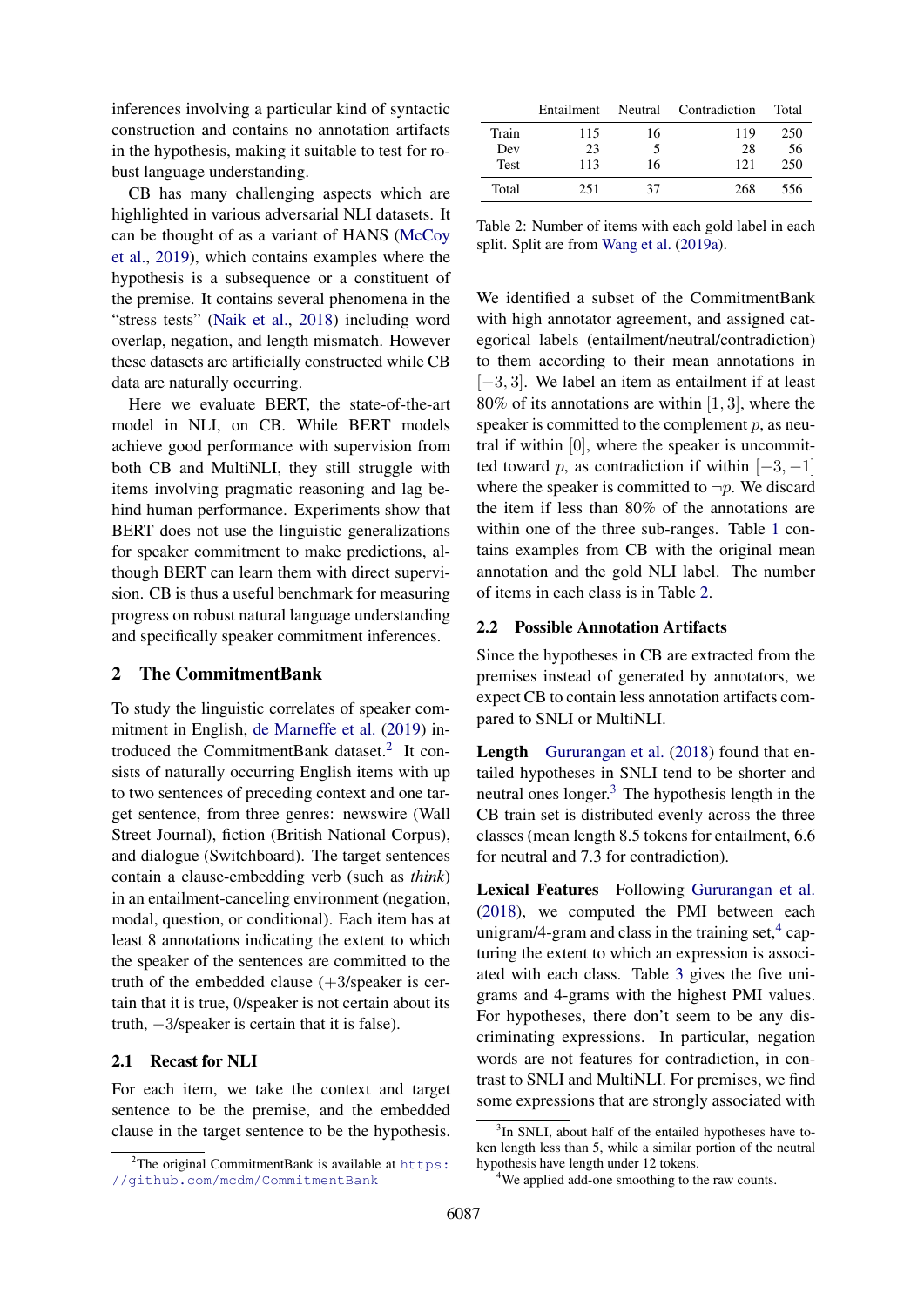<span id="page-2-0"></span>

| <b>Hypothesis</b><br>Entailment            |                                                                                                                            | Neutral                                      |                                                                                                                  | Contradiction                              |                                                                                             |
|--------------------------------------------|----------------------------------------------------------------------------------------------------------------------------|----------------------------------------------|------------------------------------------------------------------------------------------------------------------|--------------------------------------------|---------------------------------------------------------------------------------------------|
| Mr<br>been<br>had                          | $C$ ##rois ##set by<br>the language was peeled<br>language was peeled down<br>no women are allowed<br>women are allowed to | pretty<br>cat<br>moment<br>response<br>ban   | the cat was well<br>at any given moment<br>any given moment a<br>given moment a response<br>moment a response of | really<br>people<br>can<br>go<br>parents   | 's going to<br>a de ##ter ##rent<br>de ##ter ##rent to<br>is going to be<br>it was too long |
| <b>Premise</b><br>Entailment               |                                                                                                                            | Neutral                                      |                                                                                                                  | Contradiction                              |                                                                                             |
| g<br>herself<br>perhaps<br>wrong<br>notice | might have known that<br>. You could say<br>$Mr$ . An $\#$ #tar<br>. An $\#$ #tar '<br>An $\#$ #tar $\degree$ s            | clever<br>Nicky<br>pressure<br>Base<br>radio | Do you think that<br>. Do you think<br>you know, what<br>$\cdot \cdot$ I hope<br>'I hope you                     | mean<br>five<br>care<br>guy<br><i>jury</i> | B: I<br>don't think<br>B:Uh.<br>$:$ I don'<br>, I mean,                                     |

Table 3: Unigrams and 4-grams with top 5 PMI with each class for the hypotheses and premises. We used the BERT cased tokenizer, which marks split word pieces with ##. The 4-grams in the hypotheses listed here share the same PMI values with many other 4-grams in the same class (745 for entailment, 60 for neutral, 6 for contradiction).

a particular class. But most of these expressions align with linguistic generalizations about these particular constructions, as elaborated on below.

Entailment The most discriminating expressions for the entailment premises include modal operators *perhaps*, *could* and *might*. This is because 63 out of the 115 entailment items in the train set involve the modal environment. Factive verbs *notice* and *know* are also discriminating features of entailment, indicating that factive verbs tend to suggest the truths of their complement [\(Karttunen,](#page-5-7) [1971\)](#page-5-7).

Neutral The most discriminating expressions for the neutral class include questions: *Do you think*. This is due to the fact that 10 out of 16 neutral items are under the question environment.

Contradiction For contradiction, the most discriminating expressions involve neg-raising constructions (*I don't think/know/believe that p*, where the speaker is committed to *p* being false), filler phrases *Uh* and *I mean*, and indicator of speakers in dialogues *B:*. These are all characteristic of the Switchboard genre, which makes up 80% of the contradictions in the training set.

## 3 Predicting NLI labels

We evaluate BERT, the state-of-the-art model for NLI, on  $CB$ <sup>[5](#page-2-1)</sup>. The BERT model follows the standard practice for sentence-pair tasks as in [Devlin](#page-5-8) [et al.](#page-5-8) [\(2019\)](#page-5-8). We concatenate the premise and the hypothesis with [SEP], prepend the sequence with [CLS], and feed the input to BERT. The representation for [CLS] is fed into a softmax layer for a three-way classification.

For all experiments, we used the Adam optimizer [\(Kingma and Ba,](#page-5-10) [2015\)](#page-5-10) with an initial learning rate of 1e-5, a batch size of 8, and fine-tuned with at most 10 epochs on each dataset. We finetuned BERT with three different sets of training data: CB only  $(CB^B)$ , MultiNLI only  $(MNLI^B)$ , and MultiNLI first then CB (MNLI+CB $^B$ ).<sup>[6](#page-2-2)</sup> For comparison, we also included the models' performance on the MultiNLI dev set.

Baselines We included two baselines: a bag-ofwords baseline (CBOW) in which each item is represented as the average of its tokens' GloVe [\(Pen](#page-5-11)[nington et al.,](#page-5-11) [2014\)](#page-5-11) vectors; a Heuristics baseline, only applicable to the CB dataset, which uses five rules based on the observations in Section [2.2:](#page-1-4) 1. items under modals are entailments, 2. neg-raising items of the form *I don't think/know/believe* are contradictions, 3. items with factive verbs are entailments, 4. items under negation are contradictions, 5. all other items are neutral.

Human Performance We included human performance on CB from [Wang et al.](#page-5-4) [\(2019a\)](#page-5-4) obtained by asking crowdworkers to re-annotate a part of the test set. The MultiNLI human performance accuracy is for the matched/mismatched test set from [Nangia and Bowman](#page-5-12) [\(2019\)](#page-5-12).

Results Table [4](#page-3-0) shows the results. CBOW does not perform well on either datasets. On the CB

<span id="page-2-1"></span> $5$ We used jiant [\(Wang et al.,](#page-5-9) [2019b\)](#page-5-9) with the bert large cased model for all our experiments.

<span id="page-2-2"></span> ${}^{6}$ Superscript  ${}^{B}$  denotes BERT model tuned on the corresponding dataset to distinguish them from the actual datasets.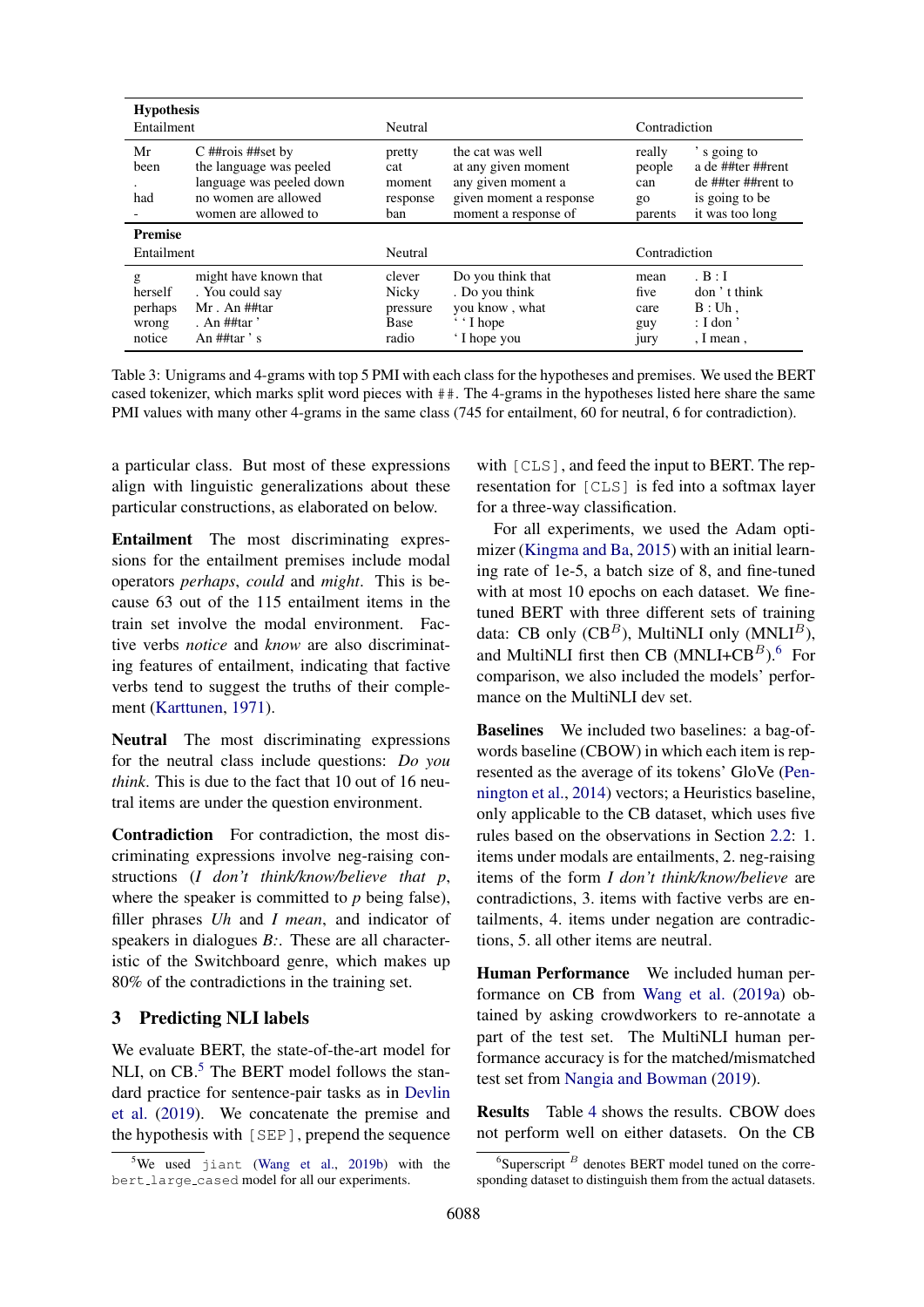<span id="page-3-1"></span>

Figure 1: Precision, recall and F1 of each class on the CB test set for three BERT variants and Heuristics.

<span id="page-3-0"></span>

|                   | CВ   |      | MultiNLI  |      |
|-------------------|------|------|-----------|------|
|                   | Acc. | F1   | Acc.      | F1   |
| <b>CBOW</b>       | 69.2 | 47.6 | 71.2      | 71.2 |
| MNLI <sup>B</sup> | 77.6 | 66.7 | 83.6      | 83.6 |
| <b>Heuristics</b> | 81.2 | 71.3 |           |      |
| $CB^B$            | 85.2 | 81.2 | 41.1      | 30.6 |
| $MNLI+CBB$        | 91.2 | 85.3 | 72.3      | 74.4 |
| Human             | 98.9 | 95.8 | 92.0/92.8 |      |

Table 4: Performance on the CB test set and the MultiNLI dev set.

data, the heuristics based on linguistic generalizations is a strong baseline, performing better than  $MNLI<sup>B</sup>$ . We gain a lot of performance with supervision from CB only  $(CB^B)$ , which aligns with [McCoy et al.'](#page-5-5)s observation that BERT performs very well when trained with in-domain data. The best results are obtained by  $MNLI+CB<sup>B</sup>$  on CB and by  $MNLI<sup>B</sup>$  on MultiNLI, but still lag behind human performance. While MNLI+ $CB^B$  gives the best performance on CB, it does not perform well on MultiNLI. This is in line with [Liu et al.](#page-5-13) [\(2019\)](#page-5-13) who found that fine-tuning on datasets that test for a specific linguistic phenomenon decrease the performance on the original dataset.

## 4 Analysis

Figure [1](#page-3-1) shows the precision, recall and F1 scores of each class on the CB test set for the three BERT variants and the Heuristics baseline. Heuristics performs similarly as  $CB^B$  on all classes. Compared with  $CB^B$ , MNLI+CB<sup>B</sup> improves the overall performance of contradiction and the recall of neutral.  $MNLI<sup>B</sup>$  identifies contradictions with perfect precision but poor recall. All models do poorly on the neutral class, which has very few items in the dataset and no clear linguistic generalizations.

<span id="page-3-2"></span>

| Correct label with Heuristics? Yes $(203)$ No $(47)$ |      |
|------------------------------------------------------|------|
| 88.7                                                 | 55.8 |
| 68.9                                                 | 55.7 |
| 89.4                                                 | 68.5 |
|                                                      |      |

Table 5: F1 scores of the three BERT models on the CB test set divided by whether Heuristics predicts the correct label (size of each subset in parentheses).

Linguistic Generalizations and Beyond 80% of the predictions of both  $CB^B$  and MNLI+CB<sup>B</sup> are the same as the predictions of the Heuristics baseline, while it drops to 69.6% for  $MNLI<sup>B</sup>$ . We divided the test set by whether Heuristics predicts the correct label. Table [5](#page-3-2) reports the models' F1 scores on the two subsets.  $\angle{CB}^B$  and MNLI+CB<sup>B</sup> performances on the Yes-items are similar and both outperforming  $MNLI<sup>B</sup>$  (statistically significant improvements, McNemar's test,  $p < 0.01$ ). There is no statistical difference between the models' performance for the No-items. There is thus a performance gap between items requiring more pragmatic reasoning in general (No-items) and items which can be correctly predicted by identifying certain structures (Yes-items), suggesting that there is still work to achieve robust language understanding. Table [6](#page-4-0) shows some items on which MNLI+CB $<sup>B</sup>$  still fails.</sup>

Feature Probing To investigate whether BERT actually learns the linguistic features from the Heuristics baseline and uses them to make NLI predictions, we trained two probing models to predict 1. whether the clause-embedding verb is factive and 2. the type of entailment-canceling environment. Following [Tenney et al.](#page-5-14) [\(2019\)](#page-5-14), we take the weighted sum of BERT layers (fine-tuned for NLI) to produce a pooled representation for each token. Unlike [Tenney et al.](#page-5-14) [\(2019\)](#page-5-14), in which the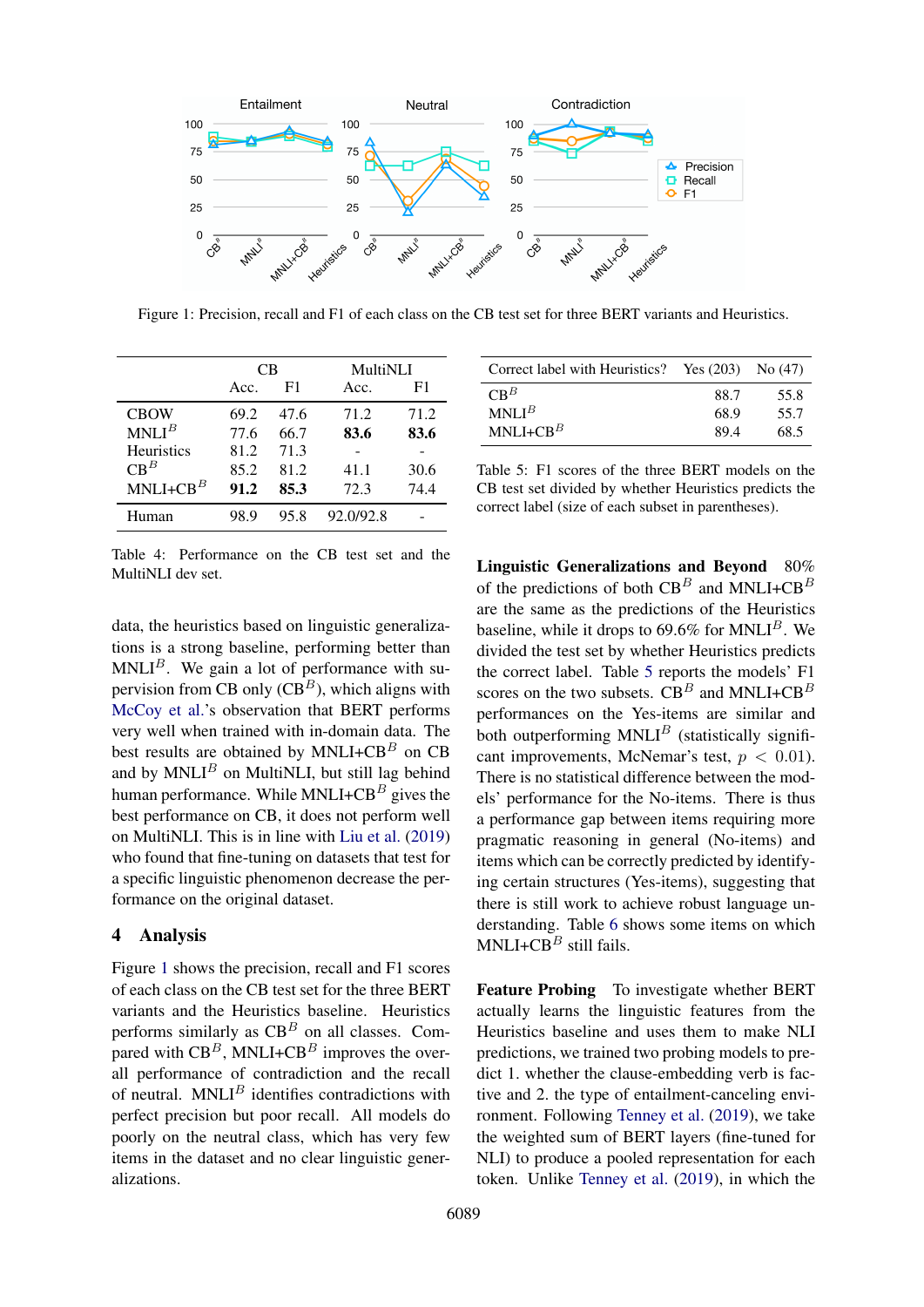<span id="page-4-2"></span>

Figure 2: Results on the two probing tasks using parameters from  $MNLI+CB<sup>B</sup>$ . Lineplots show model's F1 scores when using encoding layers up to the  $x$ -th layer. Barplots show the scalar mixing weights.

representations for the word tokens are used, we take the representation of the [CLS] token for each item and fed it into a MLP classifier to predict whether the discourse has certain features. We extracted the trained scalar mixing weights to see the importance of the different layers. For each layer  $k$ , we trained a series of classifiers using all previous layers up to  $k$ , to measure at which layer the feature can be correctly predicted.[7](#page-4-1)

We did the above experiments in two settings: 1. fine-tune all BERT layers to learn the featurespecific representations, and 2. freeze BERT layers tuned for NLI and only train the probing classifier. The results are shown in Figure [2.](#page-4-2)

When fine-tuning BERT layers for each feature task, we see that performance increases as more layers are added. Factives, conditionals, and modals are correctly predicted at later layers than nonfactives and negation. For conditionals and modals, this might be due to the fact that they are rare in the dataset. Factives possibly require more contextual information in order to be learned: the scalar weights indicate that factivity is processed at higher layers than entailment-canceling environment. This is consistent with the language acquisition literature [\(Hacquard and Lidz,](#page-5-15) [2019\)](#page-5-15) which suggests that rich syntactic/pragmatic infor<span id="page-4-0"></span>*Premise:* B: Yeah, it's called VCX or something like that. Also called Delta Clipper, which is a decent name for something like that. A: Wow. Well, I don't know. you think you'd, uh, go up in space if you had a chance? *Hypothesis:* speaker B would go up in space if he had a chance H: neutral B: contradiction Gold: neutral

*Premise:* Those people... Not a one of them realized I was not human. They looked at me and they pretend I'm someone called Franz Kafka. Maybe they really thought I was Franz Kafka. *Hypothesis:* he was Franz Kafka H & B: entailment Gold: contradiction

Table 6: Items in the test set with predictions the by Heuristics baseline (H) and MNLI+CB<sup>B</sup> (B). The first one is correctly predicted by Heuristics, while the second one is not.

mation is required to learn the semantics of factive verbs.

However, when we freeze the BERT parameters from MNLI+ $CB^B$ , the models always give the highest probability to negation environment and nonfactive verb, resulting in zero F1s on every other feature. The scalar mixing weights are smaller than the weights from the fine-tuned model. This suggests that, although BERT can learn these features with direct supervision, training BERT for NLI does not result in representations that encode these features: the model relies on other statistical clues to make decisions.

# 5 Conclusion

We introduce CB as a dataset for NLI, and show that it does not contain annotation artifacts in the hypotheses in contrast to previous NLI datasets. Our evaluation shows that despite the high F1 scores, BERT models have systematic error patterns, suggesting that they still do not capture the full complexity of human pragmatic reasoning. There is much room for improvement, and the CB dataset will be a useful testbed to assess models' progress on such reasoning.

### Acknowledgement

We thank Livy Real for suggesting to look at the CommitmentBank through the lens of NLI. We thank the members of the Clippers group at The Ohio State University for discussions and suggestions, as well as the reviewers for their feedback. This material is based upon work supported by the National Science Foundation under Grant No. 1845122.

<span id="page-4-1"></span><sup>&</sup>lt;sup>7</sup>The code and data are available at  $h$ ttps://github. [com/njjiang/jiant/tree/cb\\_emnlp19](https://github.com/njjiang/jiant/tree/cb_emnlp19).